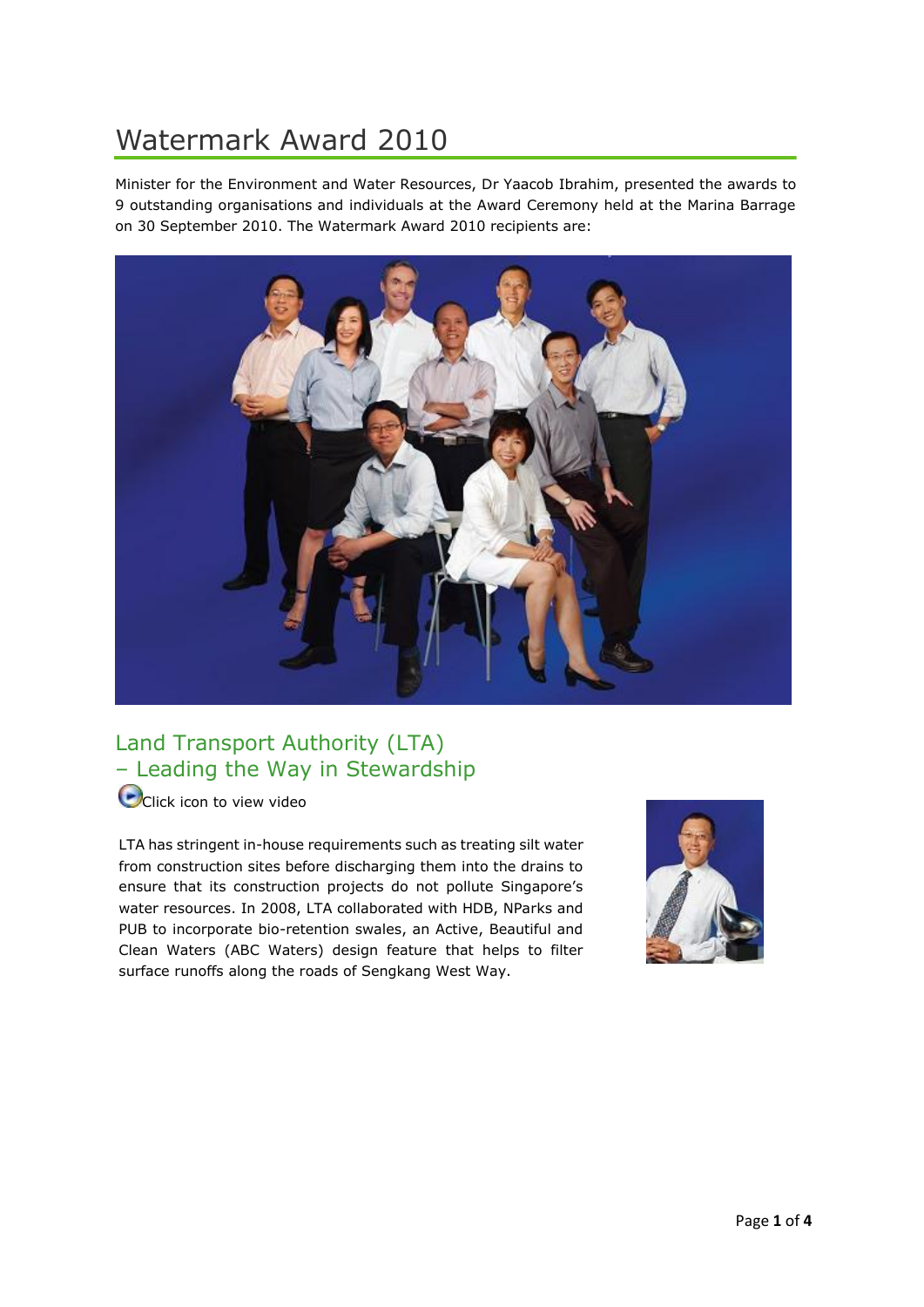## The Regent Singapore – Striking a Balance between Conservation & Comfort

[C](http://wms.pub.gov.sg/pubmedia/regent.wmv)lick icon to view video

Without compromising conservation and comfort, guest and staff rooms are installed with water efficient fittings and hotel guests are reminded to save water by reusing their towels and linens. The use of NEWater for hotel facilities such as its lobby water features is also another water conservation initiative adopted by The Regent Singapore. Its prudency in water usage goes beyond the management. To further motivate staff to contribute to its corporate social responsibility activities, the Regent Singapore strongly believes in awarding and recognising their staff for their green efforts.



### East View Primary School – Making Water a Part of Life

**O**[C](http://wms.pub.gov.sg/pubmedia/east_view.wmv)lick icon to view video

"Water is Life" has become an enriching learning phrase in the East View Primary School. An initiative driven by the Principal, "Water is Life" aims to instil appreciation for water amongst the students and stakeholders. From involving canteen vendors in the "Water is Life" committee to partnering with Nickelodeon to convey water messages, everyone enjoyed participating and learning about water through fun-filled activities such as poster competitions and Water Wally shows. Water Ambassadors were also appointed to spread water messages at selected kindergartens.



## Marsiling Secondary School – Pioneer for Environment Education

[C](http://wms.pub.gov.sg/pubmedia/marsiling.wmv)olick icon to view video

With a focus on water and energy, the school's Environmental Education Programme (EEP) stands in the forefront of environment education. Under the programme, Marsiling Secondary School students study about water issues in their curriculum and attend water treatment and water management programmes funded by the Hitachi Environment Education Fund. In 2008, the school partnered with Applied Materials South East Asia to develop its Environment Education Hub (EEH), an exhibition centre that shares the school's environmental efforts with other schools and the community.

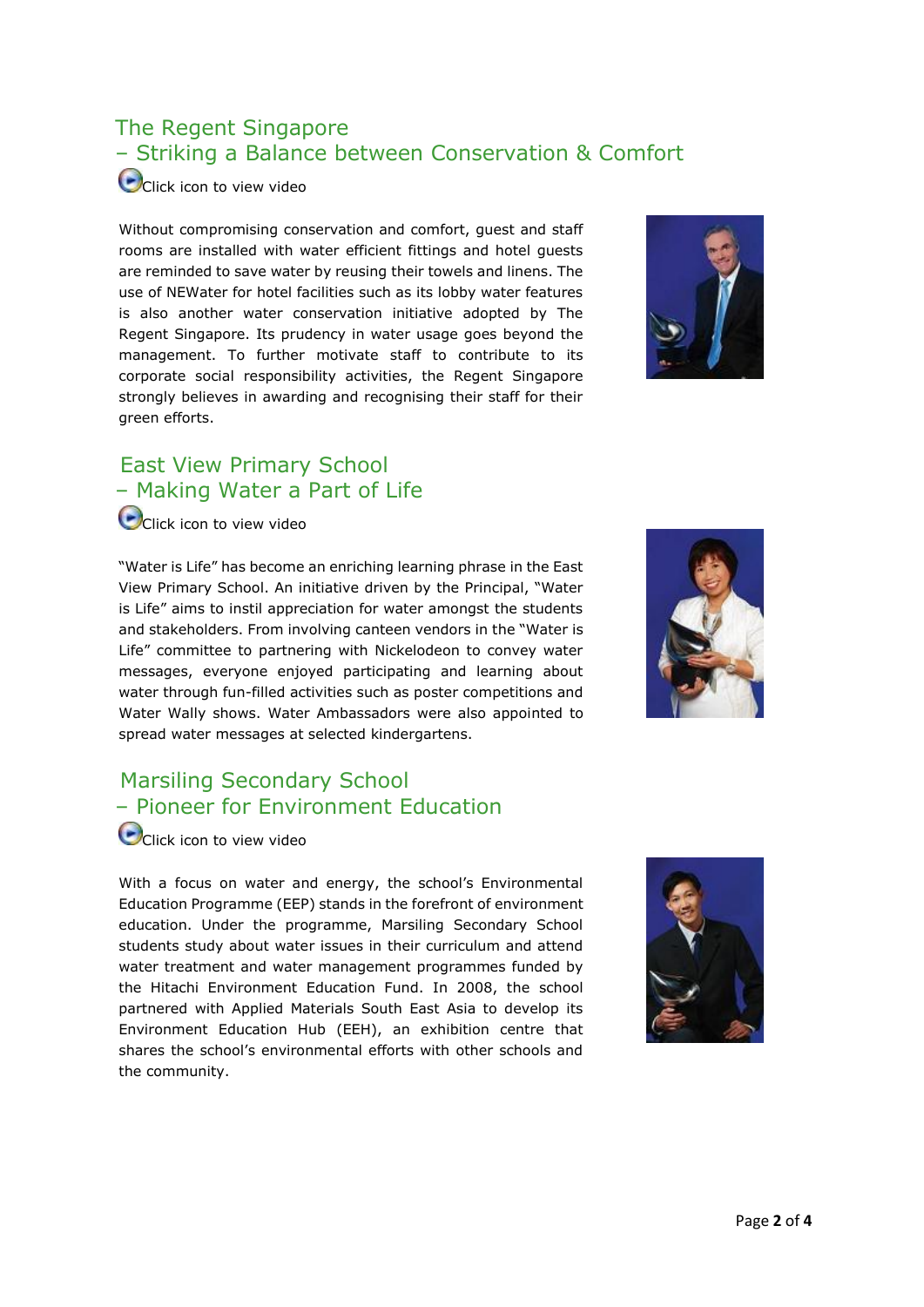### Woodgrove Secondary School – Helping the Environment with Head, Hearts & Hands

[C](http://wms.pub.gov.sg/pubmedia/woodgrove.wmv)lick icon to view video

The Woodgrove Secondary School uses the **3Hs Approach: Head, Heart and Hands** to inspire their students to be more mindful of environmental conservation and to care for the environment. Partners like PUB, Waterways Watch Society and Senoko Energy are vital in enhancing the school's water programmes such as Water TAP (Training, Appreciation and Participation). This new initiative had 40 environmental champions from 5 different secondary schools competing in a water quiz after a tour and attending a water workshop at Marina Barrage. Its objective was to expose students to Singapore's Water Story, the Four National Taps and be equipped with the knowledge of water conservation.



#### Nanyang Polytechnic – Reaching out for the STARS

**O**[C](http://wms.pub.gov.sg/pubmedia/nyp.wmv)lick icon to view video

Guided by 5 components in the STARS framework - **S**trong Management Support, **T**echnology Applications & Innovation, **A**wareness & Conservation, **R**igorous Facilities Management and **S**trategic Design & Development, Nanyang Polytechnic (NYP) has been a shining example in environmental excellence. NYP partnered with many organisations to extend water advocacy to their students and its community. Working with PUB, NYP created the Water Wally Activity Book to teach preschoolers about water conservation. To further complement its 'blue' initiatives, NYP has adopted Lower Seletar Reservoir and plans to organise community activities at the reservoir to further cement its excellence in water conservation.



#### Mr Chia Yew Loon – Advocacy beyond Core Duty

**O** [C](http://wms.pub.gov.sg/pubmedia/chia_yew_loon.wmv)lick icon to view video

The man behind Nan Hua High School's "School Total Environment Education Programme" (STEEP), Mr Chia's framework not only integrates environmental topics into the school's curriculum, but also opens up opportunities for the school to work with various partners in promoting environmental awareness. Nan Hua Water Week is one of the many projects that Mr Chia has launched from his environmental education programme. An active volunteer in community committees, Mr Chia arranges for students' water projects to be featured at community events to encourage residents to do their part for water conservation.